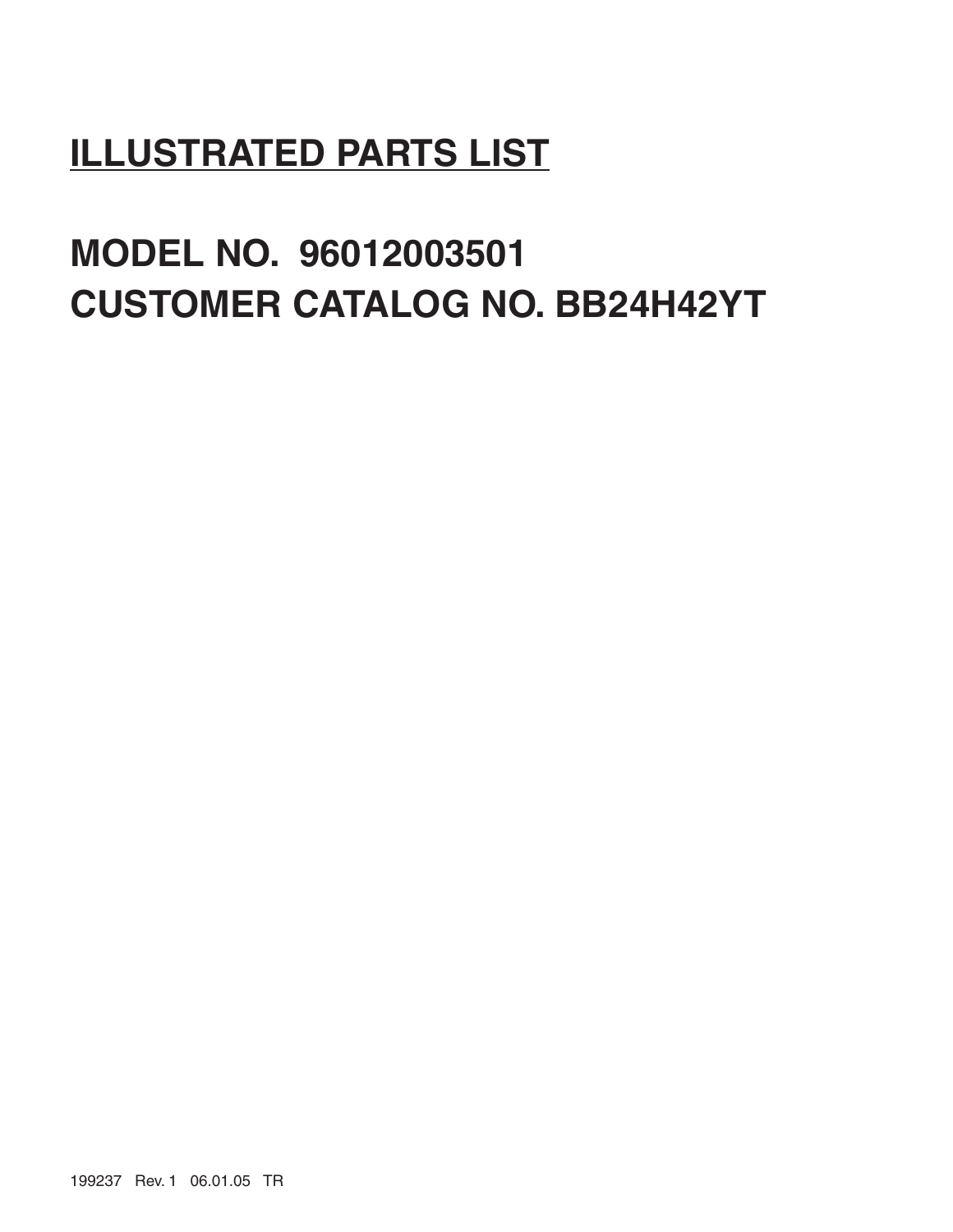## **DECALS**



| <b>KEY</b>     | <b>PART</b> |                               |
|----------------|-------------|-------------------------------|
| NO.            | NO.         | <b>DESCRIPTION</b>            |
|                | 187407      | Reflector, LH                 |
| 2              | 194606      | Decal Dash                    |
| 3              | 176272      | Decal Hood Rh                 |
| $\overline{4}$ | 176273      | Decal Hood LH                 |
| 5              | 172740      | Decal Fender Logo             |
| 6              | 170563      | Decal Warning, Keep Hand Away |
| 8              | 179128      | Decal Deck "B" 42"            |
| 9              | 195525      | Decal Replacement Hood        |
| 10             | 157140      | Decal Fender Danger           |
| 14             | 160396      | Decal V-Belt Schematic        |
| 15             | 187408      | Decal Reflector, RH           |
|                |             |                               |

| <b>WHEELS AND TIRES</b> |
|-------------------------|



| <b>KEY</b> | <b>PART</b> |                        |
|------------|-------------|------------------------|
| NO.        | NO.         | <b>DESCRIPTION</b>     |
| 16         | 172743      | Decal Ins Strg Whl     |
| 18         | 193939      | Decal Oper             |
| 20         | 145005      | <b>Decal Battery</b>   |
| 21         | 195676      | Decal Side Panel Logo  |
| 23         | 191652      | Decal Engine           |
|            | 138311      | Decal Height Adjust    |
|            | 166960      | Decal By Pass Lt Hydro |
|            | 184310X428  | Pad Footrest LH        |
|            | 184311X428  | Pad Footrest RH        |
|            | 196085      | Manual Operator's E&F  |
|            | 199237      | Manual Parts           |

| <b>KEY</b><br>NO. | <b>PART</b><br>NO. | <b>DESCRIPTION</b>                |
|-------------------|--------------------|-----------------------------------|
| 1                 | 59192              | Cap Valve Tire                    |
| 2                 | 65139              | <b>Stem Valve</b>                 |
| 3                 | 106222X            | Tire FT 15 x 6 0 - 6 Service      |
| 4                 | 59904              | Tube Front (Service Item Only)    |
| 5                 | 106732X421         | <b>Rim Asm 6" Front Service</b>   |
| 6                 | 278H               | Fitting Grease (Front Wheel Only) |
| 7                 | 9040H              | Bearing Flange (Front Wheel nly)  |
| 8                 | 106108X421         | Rim Asm 8" Rear Service           |
| 9                 | 138468             | Tire R T 20 x 8-8 Service         |
| 10                | 7152J              | Tube Rear (Service Item Only)     |
| 11                | 104757X421         | Cap Axle Blk 1 50 x 1 00          |
|                   | 144334             | Sealant, Tire (10 oz. Tube)       |
|                   |                    |                                   |

**NOTE:** All component dimensions given in U.S. inches 1 inch  $= 25.4$  mm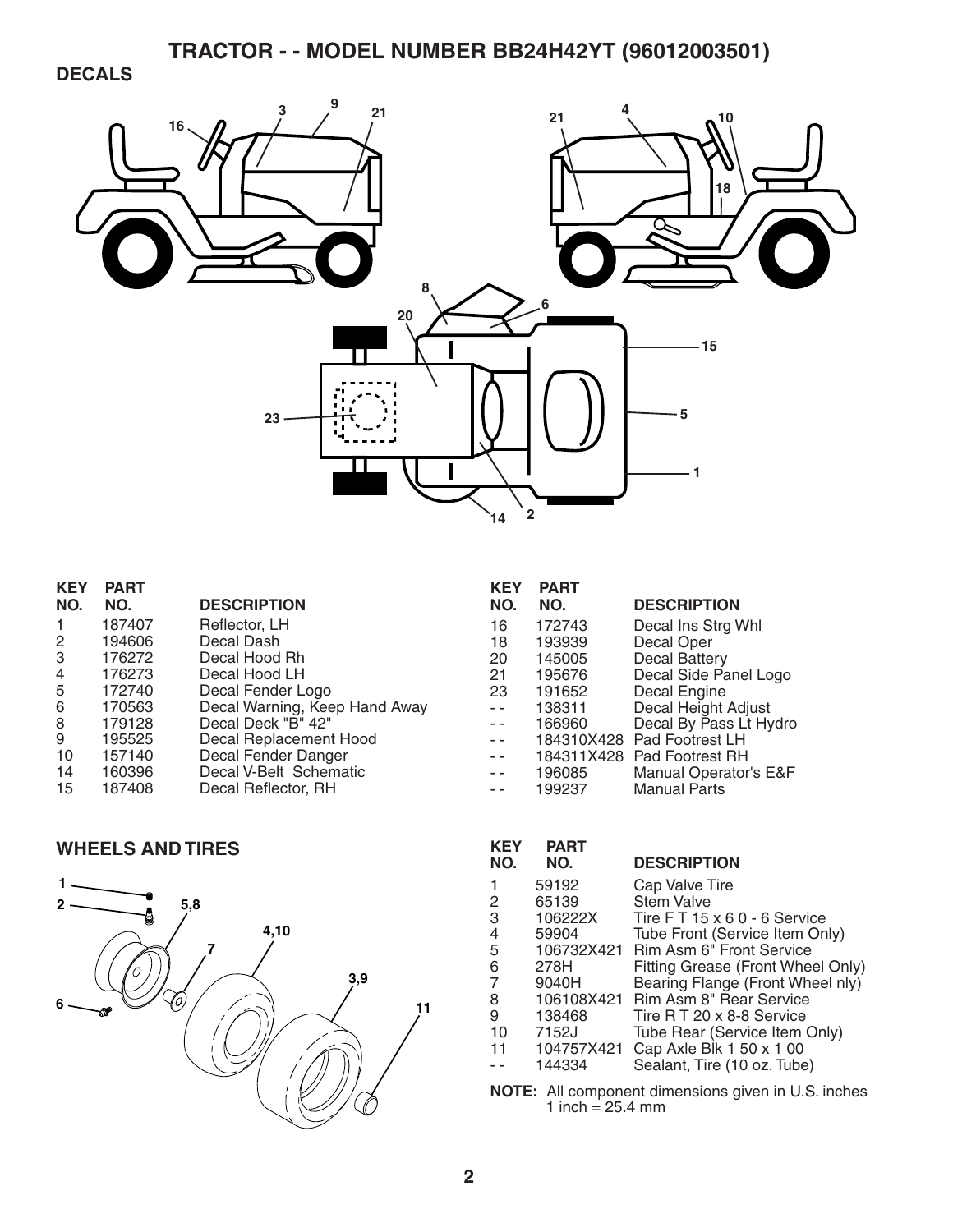#### **SCHEMATIC**

START  $\vert B + S + A1 \vert$ 

02886

02886\_193390

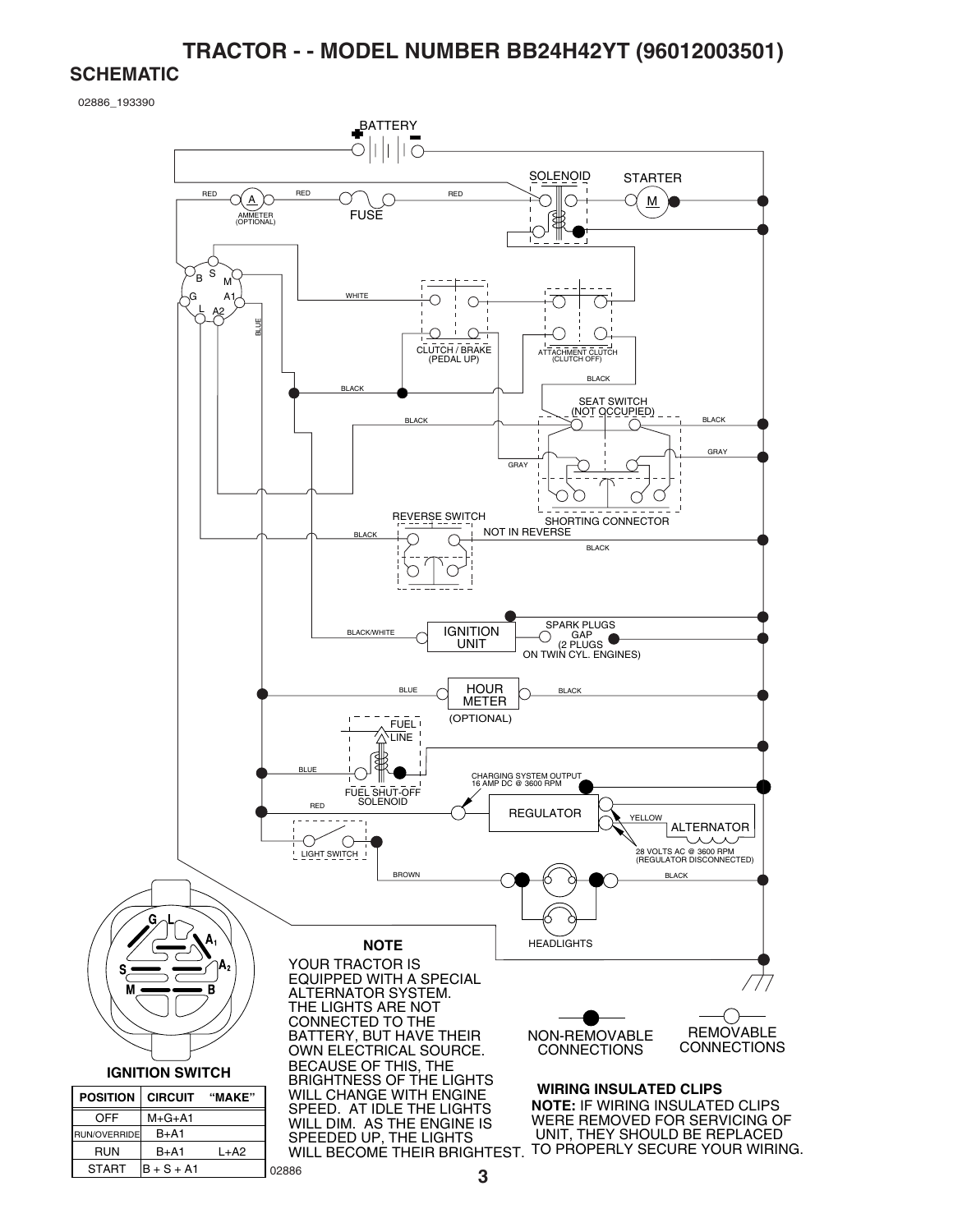**TRACTOR - - MODEL NUMBER BB24H42YT (96012003501) ELECTRICAL** 

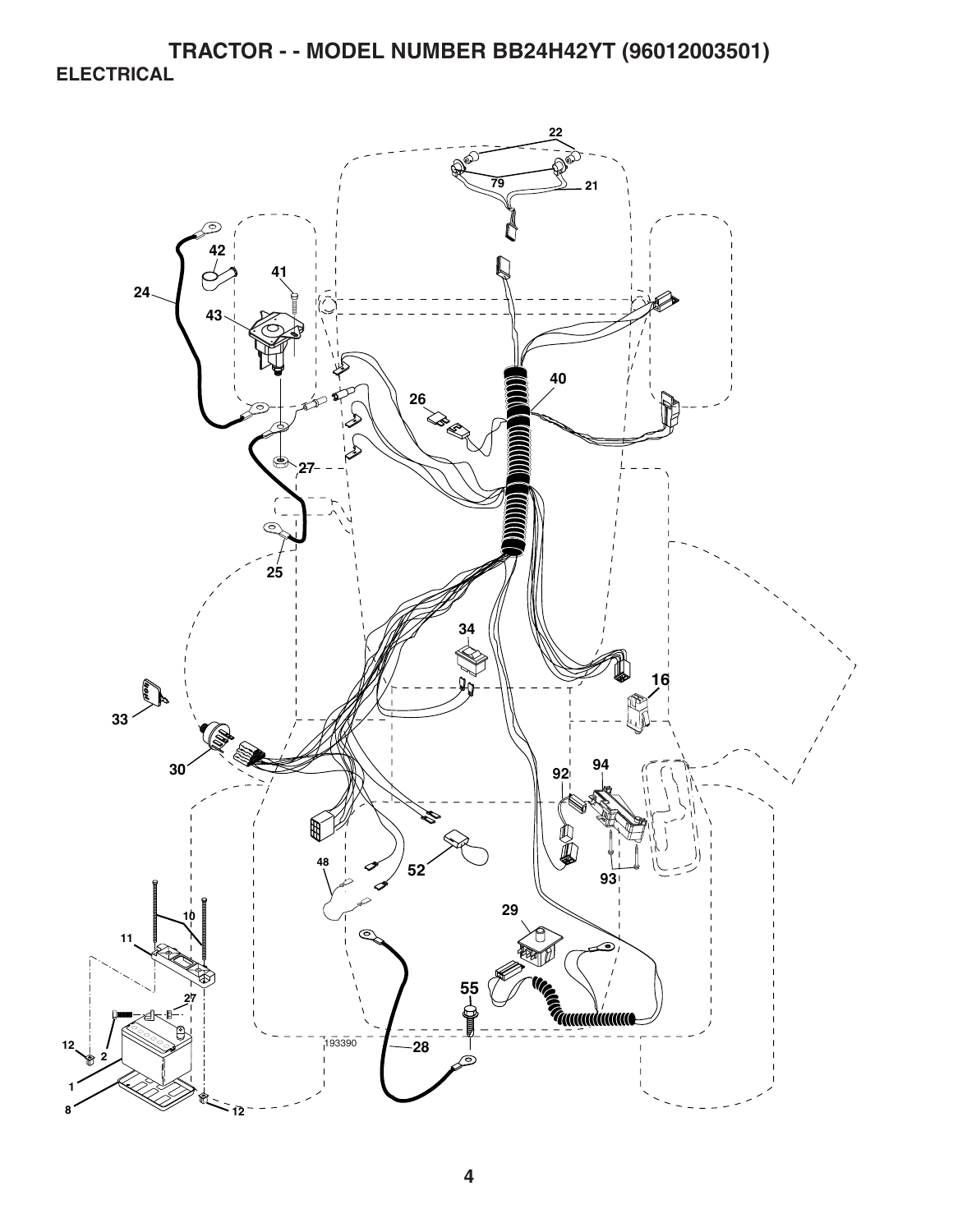## **TRACTOR - - MODEL NUMBER BB24H42YT (96012003501) ELECTRICAL**

| <b>KEY</b><br>NO.                                                                                                                    | <b>PART</b><br>NO.                                                                                                                                                                                                 | <b>DESCRIPTION</b>                                                                                                                                                                                                                                                                                                                                                                                                                                                                                                  |
|--------------------------------------------------------------------------------------------------------------------------------------|--------------------------------------------------------------------------------------------------------------------------------------------------------------------------------------------------------------------|---------------------------------------------------------------------------------------------------------------------------------------------------------------------------------------------------------------------------------------------------------------------------------------------------------------------------------------------------------------------------------------------------------------------------------------------------------------------------------------------------------------------|
| 1<br>2<br>8<br>10<br>11<br>12 <sup>2</sup><br>16<br>21<br>22<br>24<br>25<br>26<br>27<br>28<br>29<br>30<br>33<br>34<br>40<br>41<br>42 | 144927<br>74760412<br>7603J<br>145211<br>150109<br>145769<br>176138<br>175688<br>4152J<br>8860R<br>146148<br>175158<br>73510400<br>145491<br>192749<br>193350<br>140401<br>110712X<br>193390<br>17720408<br>131563 | Battery<br>Bolt Hex Hd 1/4-20 unc x 3/4<br><b>Tray Battery</b><br>Bolt Battery Front 1/4-20 x 7.5<br><b>Holddown Battery</b><br>Nut Push Nylon 1/4<br>Switch Interlock<br>Harness Socket Light<br>Bulb, Light # 1156<br><b>Cable Battery</b><br>Cable Battery 6 Ga. Red w/16 wire<br>Fuse<br>Nut Keps Hex 1/4-20 unc<br>Cable Ground 21" Blk 6 Ga.<br><b>Switch Seat</b><br>Switch Ign<br>Key Ign Molded Generic<br>Switch Light/Reset<br>Harness Ign<br>Bolt Fin Hex 1/4-20 unc x 1/2<br><b>Cover Terminal Red</b> |
| 43                                                                                                                                   | 192507                                                                                                                                                                                                             | Solenoid                                                                                                                                                                                                                                                                                                                                                                                                                                                                                                            |
| 48                                                                                                                                   | 140844                                                                                                                                                                                                             | <b>Adapter Ameter</b>                                                                                                                                                                                                                                                                                                                                                                                                                                                                                               |
| 52                                                                                                                                   | 141940                                                                                                                                                                                                             | Protection Loop                                                                                                                                                                                                                                                                                                                                                                                                                                                                                                     |
| 55                                                                                                                                   | 17490508                                                                                                                                                                                                           | Screw Thdrol 5/16-18 x 1/2                                                                                                                                                                                                                                                                                                                                                                                                                                                                                          |
| 79                                                                                                                                   | 175242                                                                                                                                                                                                             | Socket Asm Bulb Twistlock                                                                                                                                                                                                                                                                                                                                                                                                                                                                                           |
| 92                                                                                                                                   | 193465                                                                                                                                                                                                             | Harness Pigtail Reverse Switch                                                                                                                                                                                                                                                                                                                                                                                                                                                                                      |
| 93                                                                                                                                   | 192540                                                                                                                                                                                                             | Screw Plastite 10-14 x 2.0                                                                                                                                                                                                                                                                                                                                                                                                                                                                                          |
| 94                                                                                                                                   | 191834                                                                                                                                                                                                             | <b>Module Revers ROS</b>                                                                                                                                                                                                                                                                                                                                                                                                                                                                                            |

**NOTE:** All component dimensions given in U.S. inches 1 inch = 25.4 mm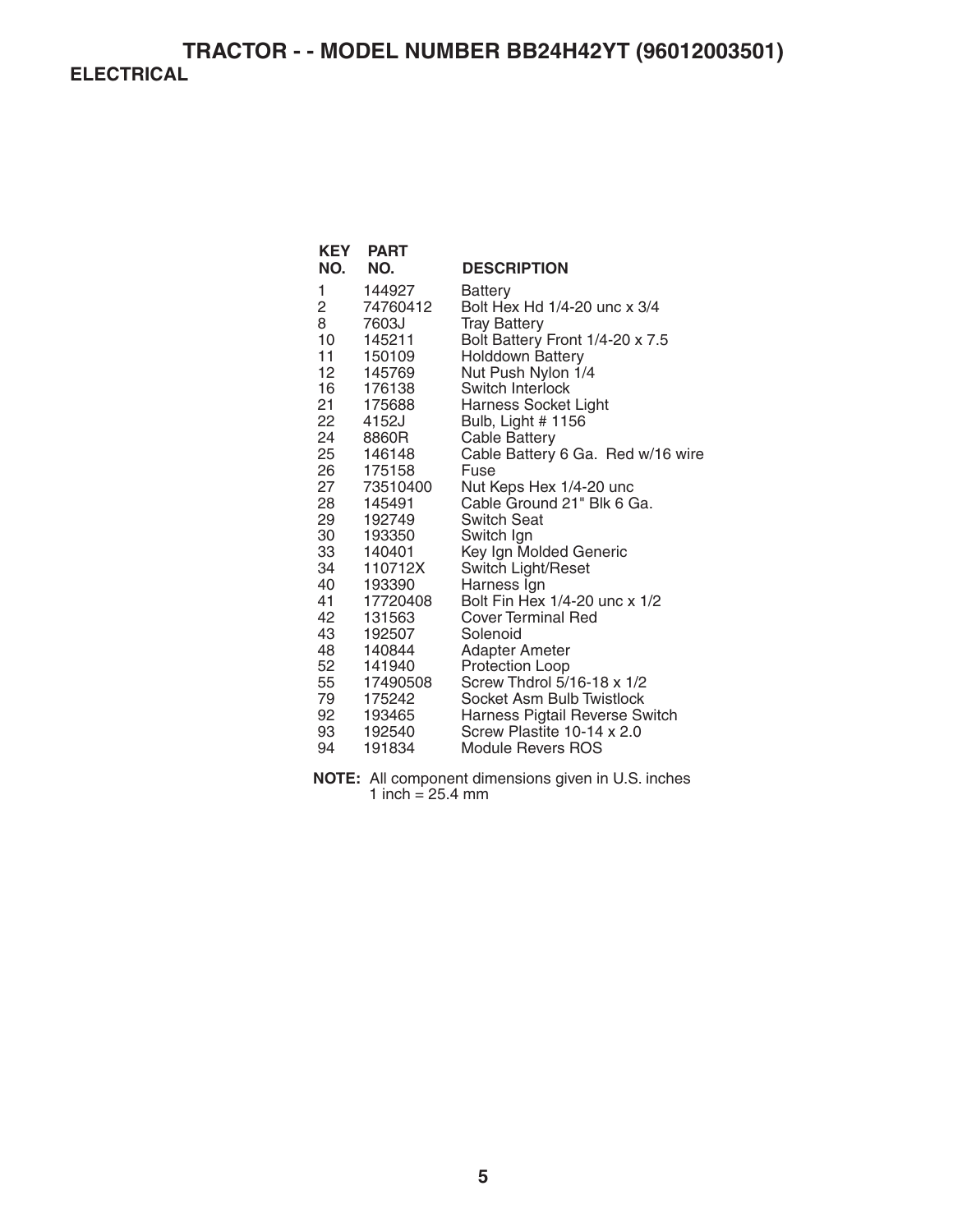**CHASSIS** 

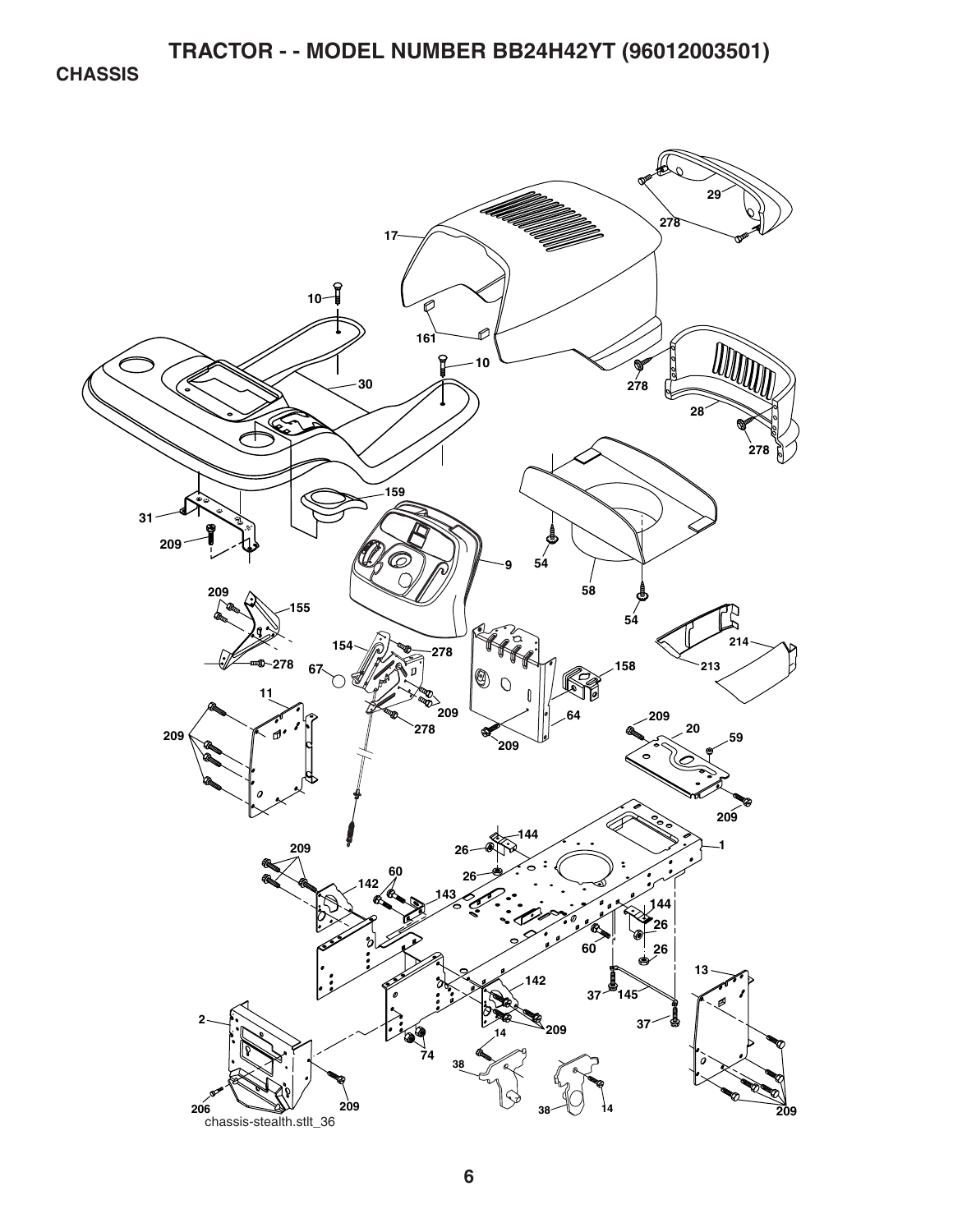**CHASSIS** 

| KEY<br>NO.                                                                                                                                                                                                                                  | <b>PART</b><br>NO.                                                                                                                                                                                                                                                                                                                                                                                          | <b>DESCRIPTION</b>                                                                                                                                                                                                                                                                                                                                                                                                                                                                                                                                                                                                                                                                                                                                                                                                                                                 |
|---------------------------------------------------------------------------------------------------------------------------------------------------------------------------------------------------------------------------------------------|-------------------------------------------------------------------------------------------------------------------------------------------------------------------------------------------------------------------------------------------------------------------------------------------------------------------------------------------------------------------------------------------------------------|--------------------------------------------------------------------------------------------------------------------------------------------------------------------------------------------------------------------------------------------------------------------------------------------------------------------------------------------------------------------------------------------------------------------------------------------------------------------------------------------------------------------------------------------------------------------------------------------------------------------------------------------------------------------------------------------------------------------------------------------------------------------------------------------------------------------------------------------------------------------|
| 1<br>$\overline{c}$<br>9<br>10<br>11<br>13<br>14<br>17<br>20<br>26<br>28<br>29<br>30<br>31<br>37<br>38<br>54<br>58<br>59<br>60<br>64<br>67<br>74<br>142<br>143<br>144<br>145<br>154<br>155<br>158<br>159<br>161<br>206<br>209<br>213<br>214 | 174619<br>176554<br>193611X428<br>72140608<br>167203<br>178298<br>17490608<br>175260X428<br>162026<br>73800600<br>175289X428<br>161840<br>139976<br>17490508<br>175710<br>192512<br>175351<br>187495<br>72140606<br>174997<br>106932X<br>73680600<br>175702<br>186689<br>175582<br>156524<br>192413<br>161900<br>162037<br>155123X428 Cupholder<br>164655<br>170165<br>17000612<br>169848X428<br>169847X428 | Chassis<br>Drawbar<br>Dash<br>Bolt Carriage 3/8-16 x 1<br>Panel Dash Lh<br>Panel Dash Rh<br>Screw Thdrol 3/8-16 x 1/2<br>Hood<br><b>Plate Battery</b><br>Nut Lock Hex W/Ins 3/8-16 unc<br>Grille<br>Lens Bar<br>192393X428 Fender Footrest<br><b>Bracket Fender</b><br>Screw Thdrol 6/16-18 x 1/2 TYT<br><b>Bracket Asm Pivot Mower Rear</b><br>Screw WSHD Hex 10-32 x 5/8<br>Duct Air<br><b>Bushing</b><br>Bolt RDHD Sqnk 3/8-16 unc x 3/4<br>Dash Lower STLT<br>Knob<br>Nut Crownlock 3/8-16 unc<br><b>Plate Reinforcement STLT</b><br><b>Bracket Swaybar Chassis</b><br><b>Bracket Footrest Step-thru</b><br>Rod Pivot Chassis/Hood<br><b>Bracket Clutch Asm</b><br><b>Bracket Dash LH</b><br><b>Bracket Parking Brake</b><br><b>Bumper Hood</b><br>Bolt Shoulder 5/16-18<br>Screw Hexwsh Thdr 3/8-16 x 3/4<br><b>Skirt Grille LH</b><br><b>Skirt Grille RH</b> |
| 278                                                                                                                                                                                                                                         | 191611                                                                                                                                                                                                                                                                                                                                                                                                      | Screw 10 x 3/4 Single Lead-Hex                                                                                                                                                                                                                                                                                                                                                                                                                                                                                                                                                                                                                                                                                                                                                                                                                                     |

**NOTE:** All component dimensions given in U.S. inches 1 inch  $= 25.4$  mm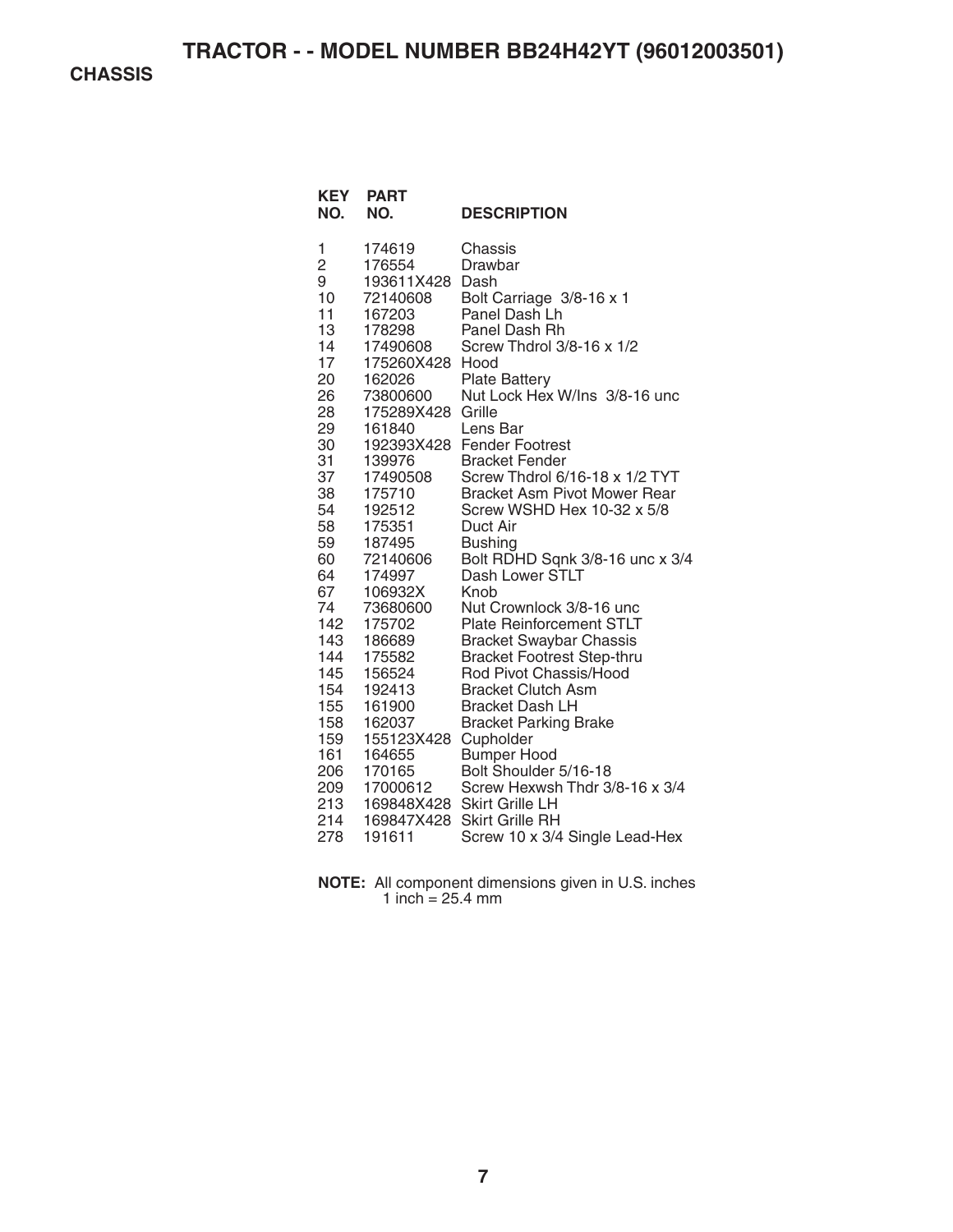**DRIVE** 

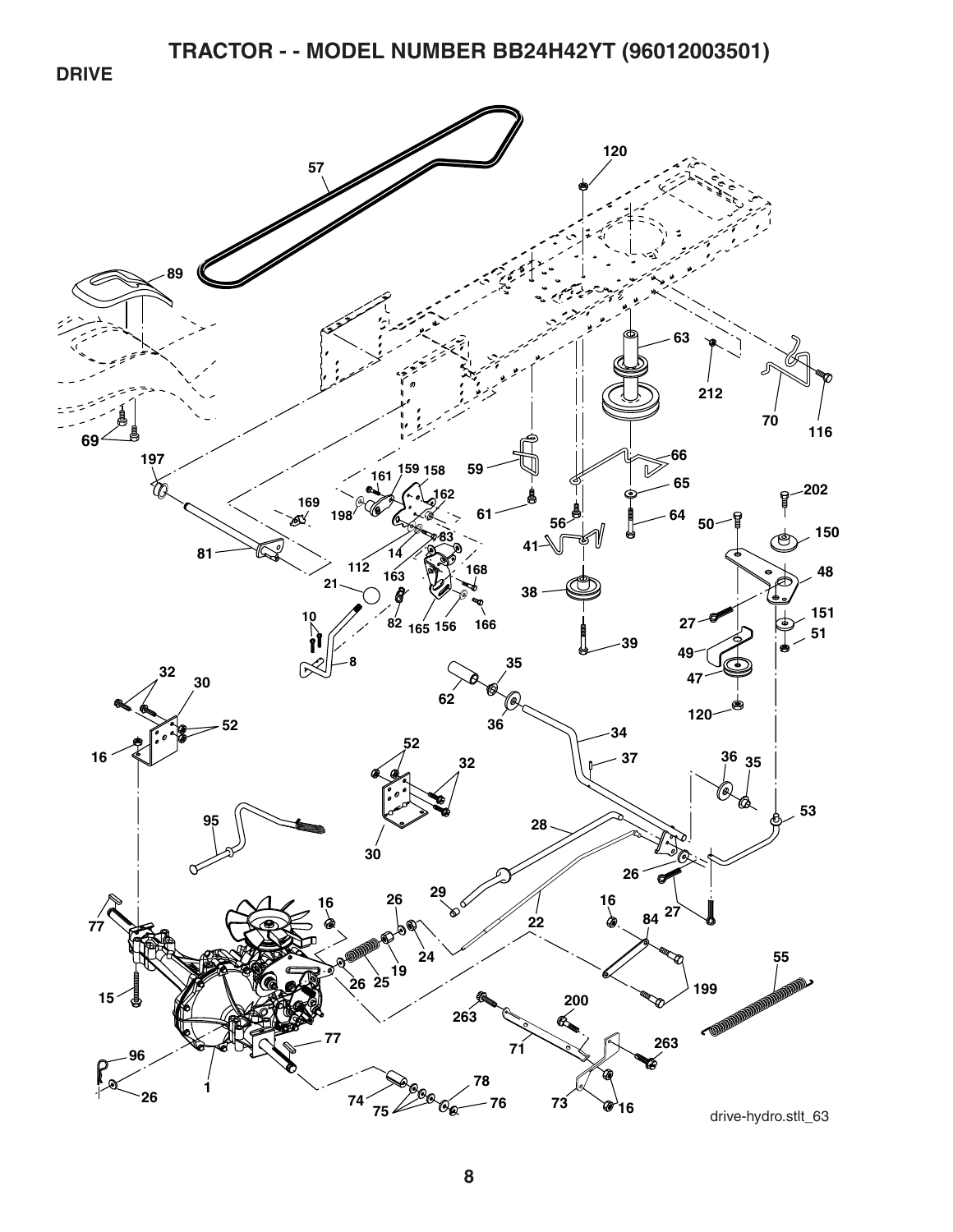#### **DRIVE**

| <b>KEY</b><br>NO. | <b>PART</b><br>NO.  | <b>DESCRIPTION</b>                                  | <b>KEY</b><br>NO. | <b>PART</b><br>NO.         | <b>DESCRIPTION</b>                                            |
|-------------------|---------------------|-----------------------------------------------------|-------------------|----------------------------|---------------------------------------------------------------|
| 1                 | .                   | Transaxle Hydro Gear 314-0510                       | 66                | 154778                     | Keeper Belt Engine                                            |
|                   |                     | (Order Parts From Transaxle Manu-                   | 69                | 142432                     | Screw Hex Wsh Hi-Lo 1/4 x 1/2 und                             |
|                   |                     | facturer)                                           | 70<br>71          | 134683<br>169183           | Guide Bolt Mower drive RH                                     |
| 8                 | 192502              | <b>Rod Shift</b>                                    | 73                | 169182                     | Strap Torque Lh Hydro<br>Strap Torque Rh Hydro                |
| 10                | 76020416            | Pin Cotter 1/8 x 1 CAD                              | 74                | 137057                     | Spacer, Axle                                                  |
| 14                | 10040400            | Washer Lock Hvy Helical                             | 75                | 121749X                    | Washer 25/32 x 1-1/4 x 16 Ga.                                 |
| 15                | 74490544            | Bolt, Hex FLGHD 5/16-18 Gr. 5                       | 76                | 12000001                   | E-Ring                                                        |
| 16<br>19          | 73800500            | Nut Lock Hex W/Ins 5/16-18 unc                      | 77                | 123583X                    | Key, Square                                                   |
| 21                | 73800600<br>106933X | Nut Lock Hex W/Wsh 3/8-16 unc<br>Knob               | 78                | 121748X                    | Washer 25/32 x 1-5/8 x 16 Ga.                                 |
| 22                | 169498              | Rod, Brake Hydro                                    | 81                | 165596                     | Shaft Asm. Cross Hydro                                        |
| 24                | 73350600            | Nut                                                 | 82                | 165711                     | Spring Torsion T/A                                            |
| 25                | 106888X             | Spring, Brake Rod                                   | 83                | 19171216                   | Washer 17/32 x 3/4 x 16 Ga.                                   |
| 26                | 19131316            | Washer                                              | 84                | 169594                     | Link Transaxle                                                |
| 27                | 76020412            | Pin Cotter 1/8 x 3/4 CAD.                           | 89                |                            | 192387X428 Console, Shift                                     |
| 28                | 175765              | Rod, Parking Brake                                  | 95                | 170201                     | Control Asm Bypass Hydro                                      |
| 29                | 71673               | Cap, Parking Brake                                  | 96                | 4497H                      | Retainer Spring 1" Zinc/Cad                                   |
| 30                | 169592              | Bracket, Transaxle                                  | 112               | 19091210                   | Washer 9/32 x 3/4 x 10 Ga.                                    |
| 32                | 74760512            | Bolt Hex Hd 5/16-18 unc x 3/4                       | 116               | 72140608                   | Bolt RDHD SQNK 3/8-16 UNC x 1                                 |
| 34                | 175578              | Shaft, Foot Pedal                                   | 120               | 73900600                   | Nut Lock Flg 3/8-16 unc                                       |
| 35                | 120183X             | Bearing, Nylon                                      | 150               | 175456                     | <b>Spacer Retainer</b>                                        |
| 36                | 19211616            | Washer                                              | 151               | 19133210                   | Washer 13/32 x 2 x 10 Ga.                                     |
| 37                | 1572H               | Pin, Roll                                           | 156               | 166002                     | Washer Srrted 5/16 ID x 1.125                                 |
| 38                | 179114              | Pulley, Composite                                   | 158               | 165589                     | <b>Bracket Shift Mount</b>                                    |
| 39                | 72110622            | Bolt Rdhd 3/8-16 unc x 2-3/4 Gr. 5                  | 159<br>161        | 183900                     | Hub Shift                                                     |
| 41                | 175556              | Keeper, Belt Idler                                  | 162               | 72140406<br>73680400       | Bolt Rdhd Sqnk 1/4-20 x 3/4 Gr. 5<br>Nut Crownlock 1/4-20 unc |
| 47                | 127783              | Pulley, Idler, V-Groove                             | 163               | 74780416                   | Bolt Hex Fin 1/4-20 unc x 1 Gr. 5                             |
| 48                | 154407              | Bellcrank Clutch Grnd Drv STL                       | 165               | 165623                     | <b>Bracket Pivot Lever</b>                                    |
| 49<br>50          | 123205X<br>72110612 | Retainer, Belt<br>Bolt Carr Sh 3/8-16 x 1-1/2 Gr. 5 | 166               | 17490510                   | Screw 5/16-18 x 5/8                                           |
| 51                | 73680600            | Nut Crownlock 3/8-16 unc                            | 168               | 165492                     | Bolt Shoulder 5/16-18 x .561                                  |
| 52                | 73680500            | Nut Crownlock 5/16-18 unc                           | 169               | 165580                     | Plate Fastening Lt                                            |
| 53                | 105710X             | Link, Clutch                                        | 197               | 169613                     | Nyliner Snap-In 5/8" ID                                       |
| 55                | 105709X             | Spring, Return, Clutch                              | 198               | 169593                     | Washer Nyl 7/8 ID x .105                                      |
| 56                | 17060620            | Screw 3/8-16 x 1-1/4                                | 199               | 169612                     | Bolt Shoulder 5/16-18 unc                                     |
| 57                | 140294              | V-Belt, Ground Drive                                | 200               | 72140508                   | Bolt Rdhd Sqnk 5/16-18 unc x 1                                |
| 59                | 169691              | Keeper, Center Span                                 | 202               | 72110614                   | Bolt Carr Sh 3/8-16 x 1-3/4 Gr. 5                             |
| 61                | 17120614            | Screw 3/8-16 x .875                                 | 212               | 145212                     | Nut Hex Flange Lock                                           |
| 62                | 123533X             | Cover, Pedal                                        | 263               | 17000612                   | Thdrol Screw 3/8-16 x 3/4                                     |
| 63                | 175410              | Pulley, Engine                                      |                   |                            |                                                               |
| 64                | 173937              | Bolt Hex 7/16-20 x 4 x Gr. 5-1.5 Thr                |                   |                            | <b>NOTE:</b> All component dimensions given in U.S. inches    |
| 65                | 10040700            | Washer                                              |                   | 1 inch = $25.4 \text{ mm}$ |                                                               |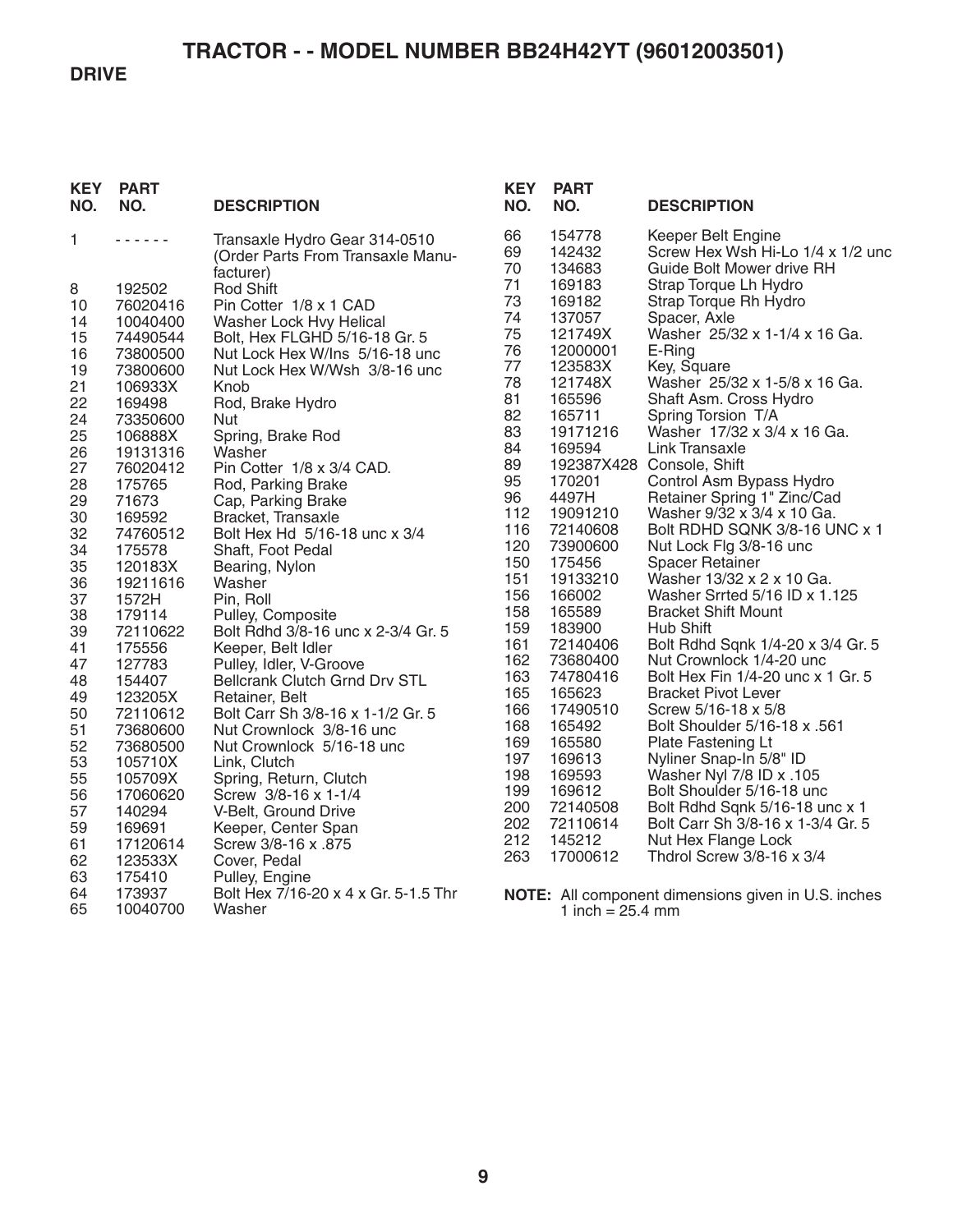## **TRACTOR - - MODEL NUMBER BB24H42YT (96012003501) STEERING ASSEMBLY**



steering\_stealth\_prem\_13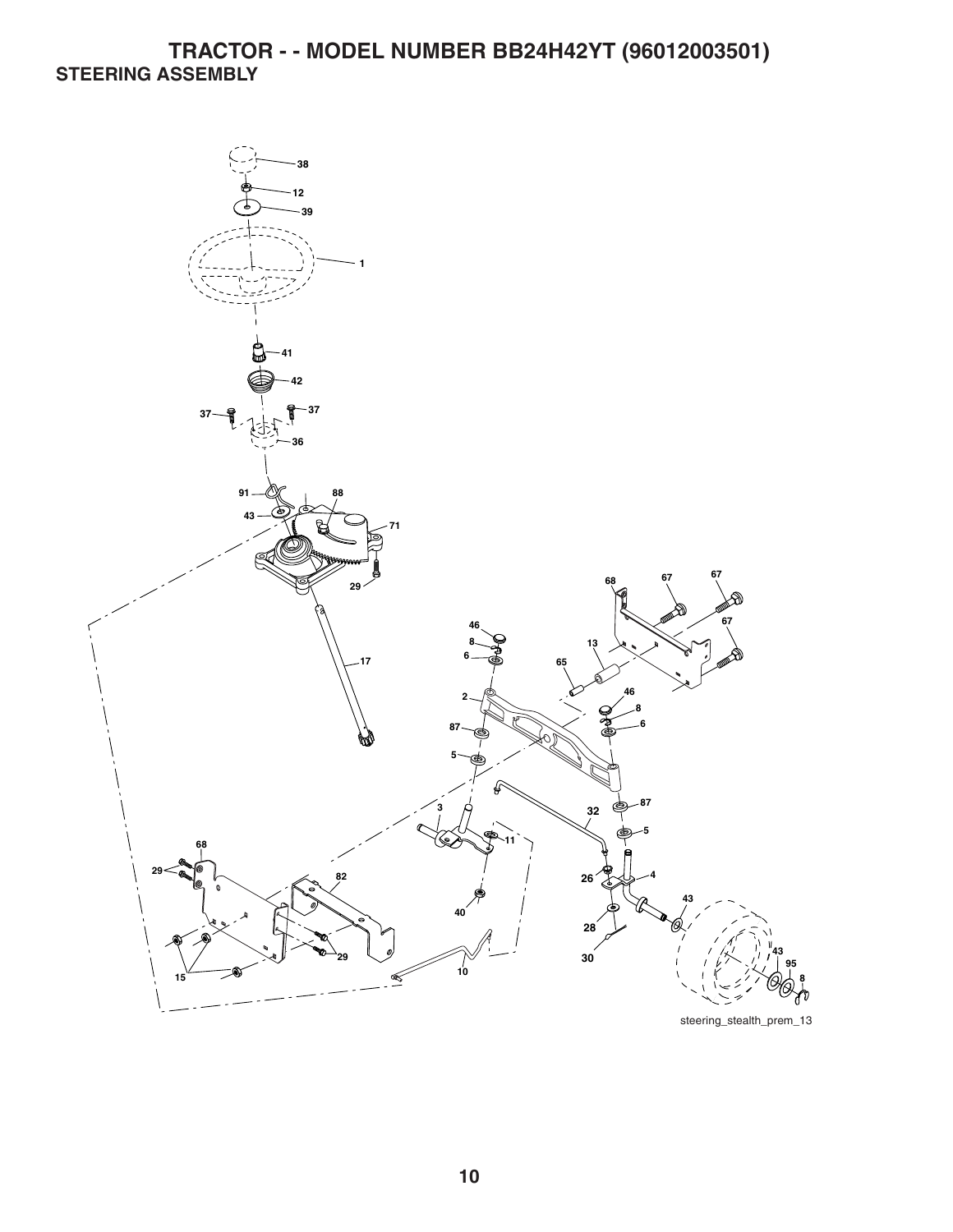**TRACTOR - - MODEL NUMBER BB24H42YT (96012003501) STEERING ASSEMBLY** 

| <b>KEY</b><br>NO.                                                                                                                                                                                             | <b>PART</b><br>NO.                                                                                                                                                                                                                                                                                                                                                                                    | <b>DESCRIPTION</b>                                                                                                                                                                                                                                                                                                                                                                                                                                                                                                                                                                                                                                                                                                                                                                                                                                                                                                                                                   |
|---------------------------------------------------------------------------------------------------------------------------------------------------------------------------------------------------------------|-------------------------------------------------------------------------------------------------------------------------------------------------------------------------------------------------------------------------------------------------------------------------------------------------------------------------------------------------------------------------------------------------------|----------------------------------------------------------------------------------------------------------------------------------------------------------------------------------------------------------------------------------------------------------------------------------------------------------------------------------------------------------------------------------------------------------------------------------------------------------------------------------------------------------------------------------------------------------------------------------------------------------------------------------------------------------------------------------------------------------------------------------------------------------------------------------------------------------------------------------------------------------------------------------------------------------------------------------------------------------------------|
| 1<br>2<br>3<br>4<br>5<br>6<br>8<br>10<br>11<br>12<br>13<br>15<br>17<br>26<br>28<br>29<br>30<br>32<br>36<br>37<br>38<br>39<br>40<br>41<br>42<br>43<br>46<br>65<br>67<br>68<br>71<br>82<br>87<br>88<br>91<br>95 | 186094X428<br>184706<br>169840<br>169839<br>6266H<br>121748X<br>12000029<br>175121<br>10040600<br>73940800<br>136518<br>145212<br>177883<br>126847X<br>19131416<br>17000612<br>76020412<br>192757<br>155105<br>152927<br>186095X428<br>19183812<br>73540600<br>186737<br>163888X428<br>121749X<br>121232X<br>160367<br>72110618<br>169827<br>175146<br>169835<br>173966<br>175118<br>175553<br>188967 | <b>Wheel Steering</b><br>Axle Asm Cast Iron LT<br>Spindle Asm LH<br>Spindle Asm RH<br><b>Bearing Race Thrust Harden</b><br>Washer 25/32 x 1-5/8 x 16 Ga.<br>Ring Klip #t5304-75<br>Link Drag<br>Washer Lock Hvy Hlcl Spr 3/8<br>Nut Hex Jam Toplock 1/2-20 unf<br>Spacer Brg Axle Front<br>Nut Hex Flange Lock<br><b>Shaft Asm Steering</b><br><b>Bushing Link Drag</b><br>Washer 13/32 x 7/8 x 16 Ga.<br>Screw 3/8-16 x .75<br>Pin Cotter $1/8 \times 3/4$<br>Rod Tie<br><b>Bushing Strg</b><br>Screw<br>Insert Cap Strg Wh<br>Washer 9/16 ID x 2-3/8 OD x 12 Ga.<br>Crownlock nut<br><b>Adaptor Wheel Strg</b><br>Boot Steering Dash<br>Washer 25/32 x 1 1/4 x 16 Ga.<br>Cap Spindle Fr Top Blk<br><b>Spacer Brace Axle</b><br>Bolt RDHD SQNK 3/8-16 x 2 1/4<br>Axle, Brace<br><b>Steering Asm</b><br><b>Bracket Susp Chassis Front</b><br>Washer Flat .781 x 1-1/2 x .14<br>Bolt Shoulder 7/16-20 unc<br><b>Clip Steering</b><br>Washer Harden .739 x 1.637 x 060 |

**NOTE:** All component dimensions given in U.S. inches 1 inch =  $25.4 \, \text{mm}$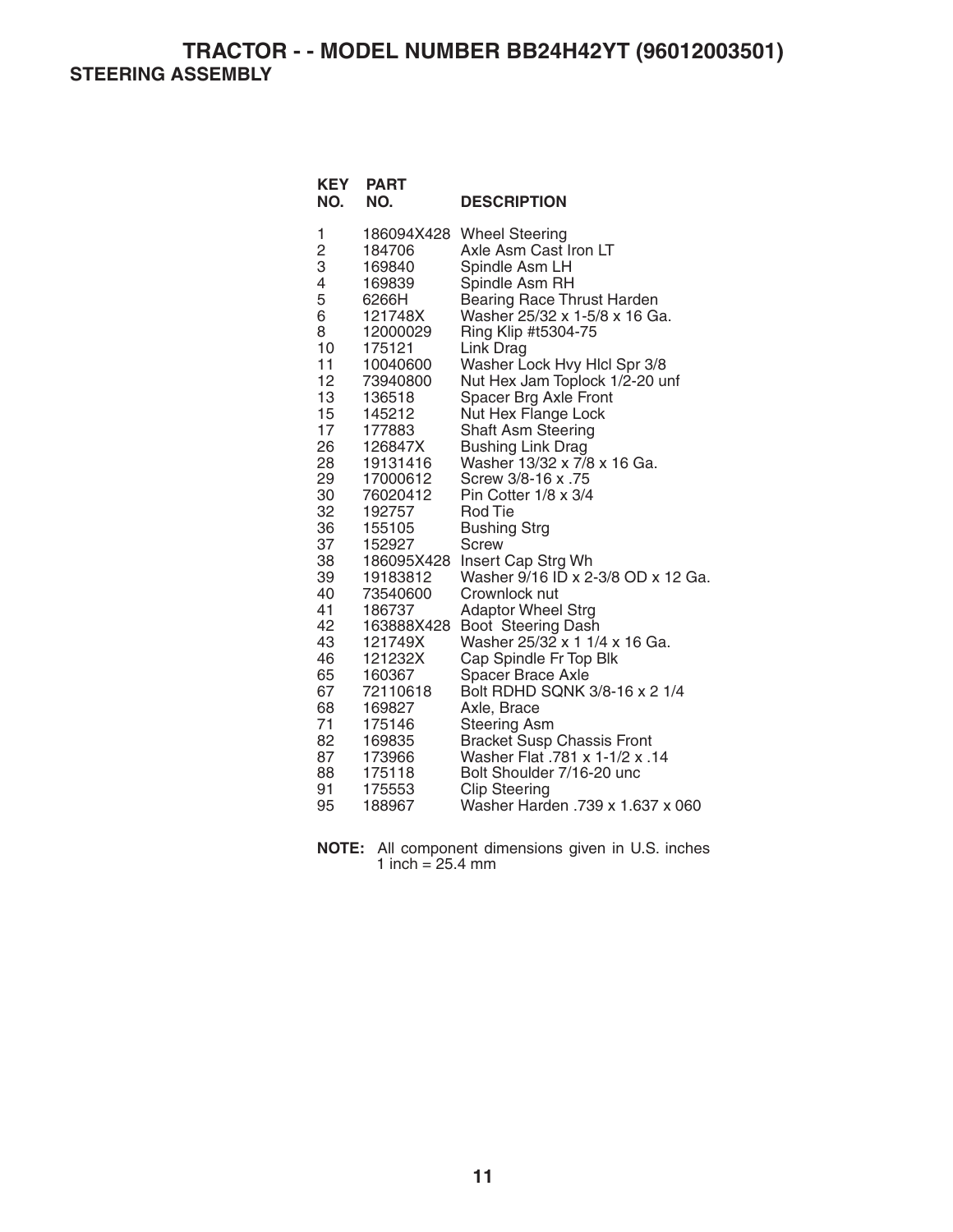**TRACTOR - - MODEL NUMBER BB24H42YT (96012003501) SEAT ASSEMBLY** 



| seat It.knob 21 |  |
|-----------------|--|
|                 |  |

| <b>KEY</b>                             | <b>PART</b>                                                                                   | <b>DESCRIPTION</b>                                                                                                                                                                                | <b>KEY</b>                                         |
|----------------------------------------|-----------------------------------------------------------------------------------------------|---------------------------------------------------------------------------------------------------------------------------------------------------------------------------------------------------|----------------------------------------------------|
| NO.                                    | NO.                                                                                           |                                                                                                                                                                                                   | NO.                                                |
| 2<br>5<br>6<br>7<br>8<br>9<br>10<br>11 | 188720<br>140551<br>145006<br>73800600<br>124181X<br>17000616<br>19131614<br>195530<br>166369 | Seat<br>Bracket Pivot Seat 8 720<br>Clip Push-In<br>Nut Hex w/Ins. 3/8-16 unc<br>Spring Seat Cprsn 2 250 Blk Zi<br>Screw 3/8-16 x 1.5 Smgml<br>Washer 13/32 x 1 x 14 Ga.<br>Pan Seat<br>Knob Seat | 15<br>16<br>17<br>18<br>21<br>22<br>24<br>25<br>41 |
| $12 \overline{ }$                      | 174648                                                                                        | <b>Bracket Mounting Switch</b>                                                                                                                                                                    | <b>NOTI</b>                                        |
| 13                                     | 121248X                                                                                       | Bushing Snap Blk Nyl 50 ld                                                                                                                                                                        |                                                    |
| 14                                     | 72050412                                                                                      | Bolt Rdhd Sqnk 1/4-20 x 1-1/2                                                                                                                                                                     |                                                    |

| KEY<br>NO. | <b>PART</b><br>NO. | <b>DESCRIPTION</b>              |
|------------|--------------------|---------------------------------|
| 15         | 134300             | Spacer Split 28 x 96            |
| 16         | 121250X            | Spring Cprsn                    |
| 17         | 123976X            | Nut Lock 1/4 Lge Flg Gr. 5 Zinc |
| 18         | 124238X            | <b>Cap Spring Seat</b>          |
| 21         | 171852             | Bolt Shoulder 5/16-18 unc       |
| 22         | 73800500           | Nut Hex Lock W/Ins 5/16-18      |
| 24         | 19171912           | Washer 17/32 x 1-3/16 x 12 Ga.  |
| 25         | 127018X            | Bolt Shoulder 5/16-18 x 62      |
| 41         | 140675             | Strap Asm. Fender               |

**NOTE:** All component dimensions given in U.S. inches 1 inch  $= 25.4$  mm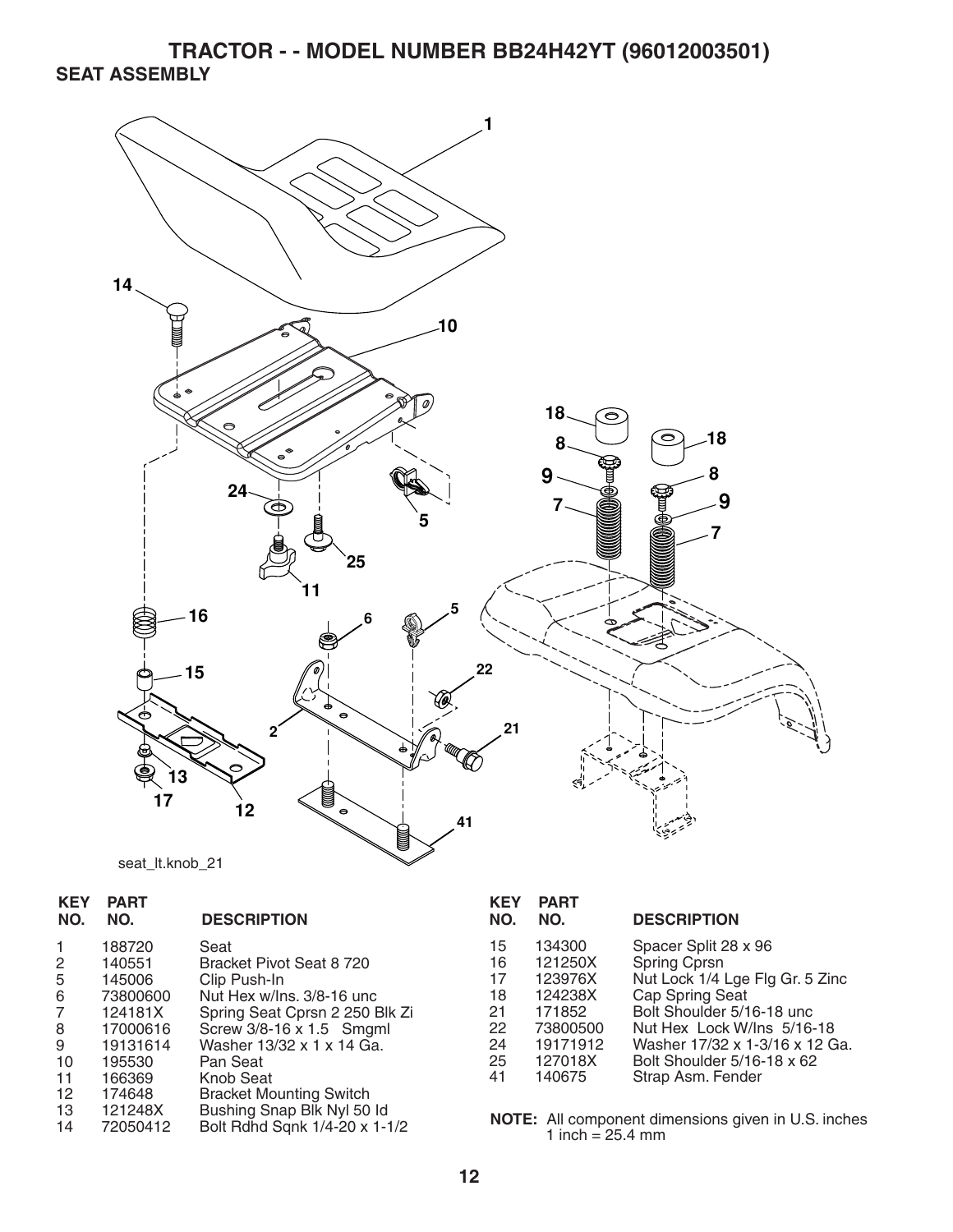#### **ENGINE**



- 31 157103 Tank, Fuel
- 32 161696 Cap Gauge, Fuel<br>33 123487X Clamp. Hose Blk Clamp, Hose Blk
- 
- 
- **NOTE:** All component dimensions given in U.S. inches

For engine service and replacement parts, call the toll free number for your engine manufacturer listed below:

| Briggs & Stratton | 1-800-233-3723 |
|-------------------|----------------|
| Kohler Co.        | 1-800-544-2444 |
| Tecumseh Products | 1-800-558-5402 |
| Honda Engines     | 1-800-426-7701 |
| Kawasaki          | 1-949-460-5688 |
|                   |                |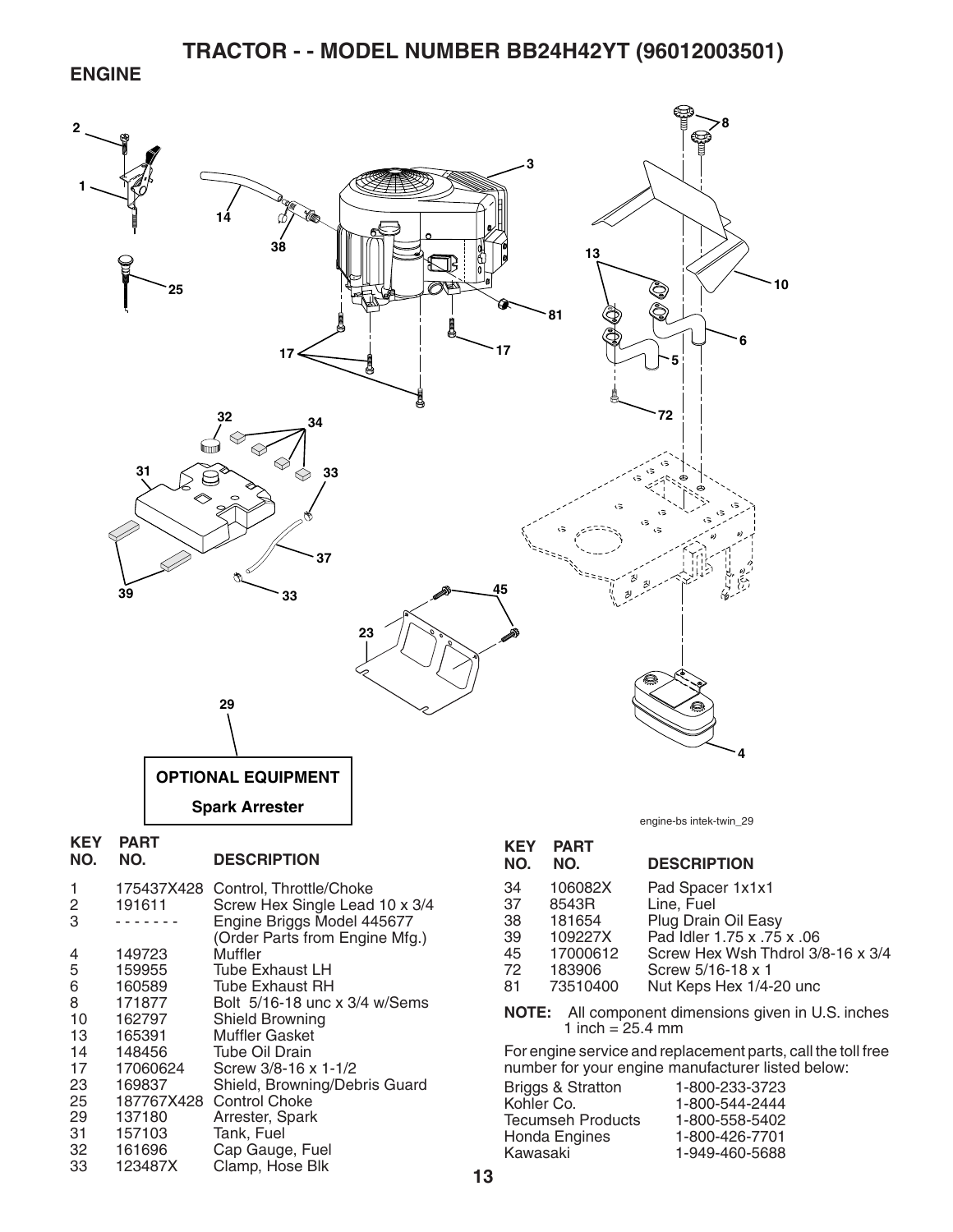**TRACTOR - - MODEL NUMBER BB24H42YT (96012003501) MOWER DECK** 

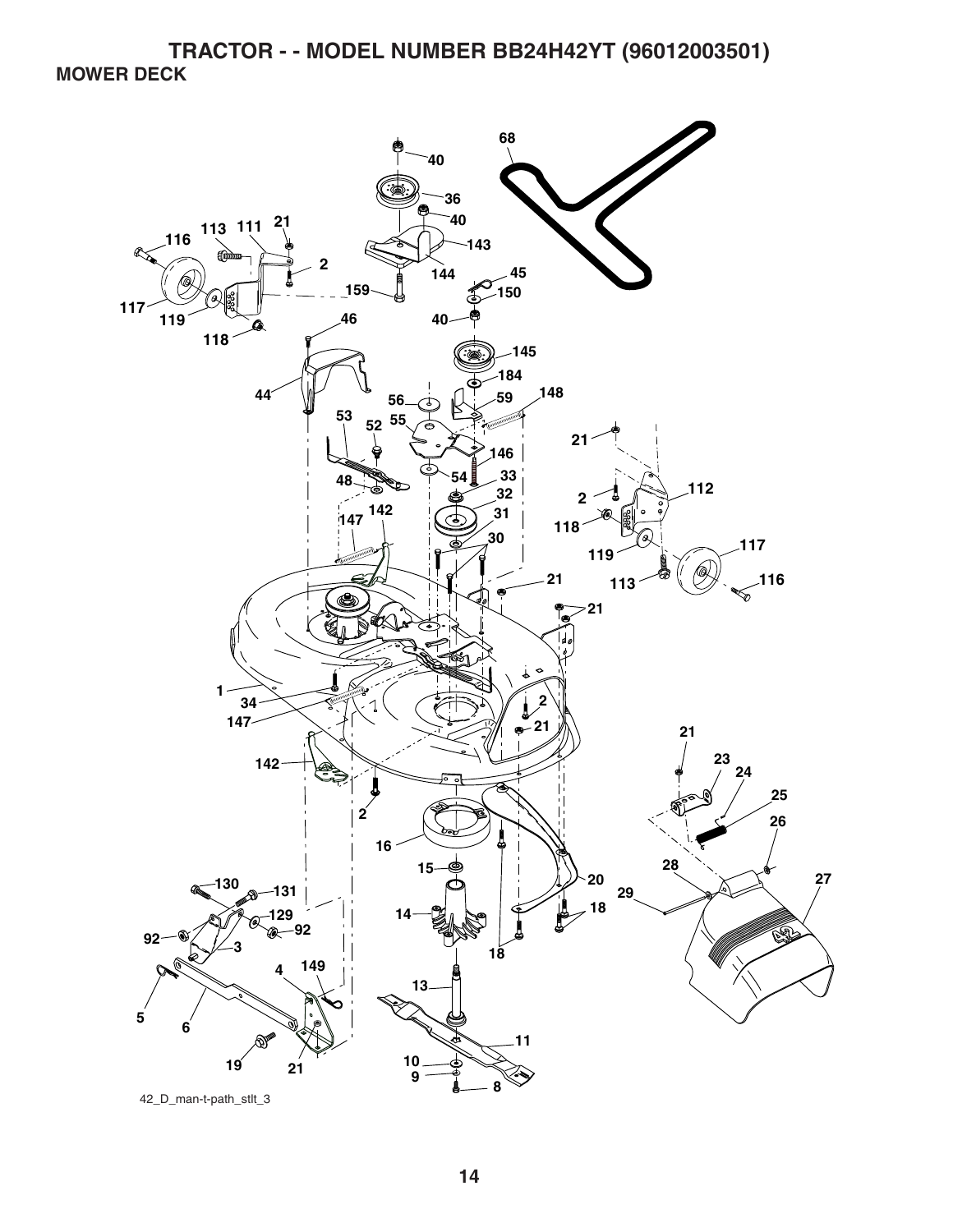## **TRACTOR - - MODEL NUMBER BB24H42YT (96012003501) MOWER DECK**

| <b>KEY</b><br>NO.       | <b>PART</b><br>NO. | <b>DESCRIPTION</b>                   | <b>KEY</b><br>NO. | <b>PART</b><br>NO.                                 | <b>DESCRIPTION</b>                                  |
|-------------------------|--------------------|--------------------------------------|-------------------|----------------------------------------------------|-----------------------------------------------------|
| 1                       | 165892             | Mower Deck Assembly, 42"             | 48                | 133944                                             | <b>Washer Hardened</b>                              |
| $\overline{\mathbf{c}}$ | 72140506           | Bolt                                 | 52                | 139888                                             | Bolt Shid 5/16-18                                   |
| 3                       | 138017             | Bracket Asm Fr. Sway Bar 3/42        | 53                | 184907                                             | fArm Asm Brake                                      |
| 4                       | 165460             | Bracket Asm Deck 42" Sway Bar        | 54                | 178515                                             | Washer, Hardened                                    |
| 5                       | 4939M              | <b>Retainer Spring</b>               | 55                | 155046                                             | Arm, Idler                                          |
| $\,$ 6 $\,$             | 178024             | <b>Bar Sway Deck</b>                 | 56                | 122052X                                            | Spacer, Retainer                                    |
| $\, 8$                  | 850857             | Bolt 3/8-24 x 1.25 Gr. 8 patched     | 59                | 141043                                             | Guard TUV Idler                                     |
| 9                       | 10030600           | Washer, Lock                         | 68                | 144959                                             | V-Belt, 42" Mower                                   |
| 10                      | 140296             | Washer, Hardened                     | 92                | 73800600                                           | Nut Lock W/Ins 3/8-16 UNC                           |
|                         |                    | (The following Blades are available) | 111               | 179292                                             | Bracket Whl Ga. LH                                  |
| 11                      | 138971             | Blade Mower 42" Hi-Lift (for bagging | 112               | 179293                                             | Bracket Whl Ga. RH                                  |
|                         |                    | and discharging)                     | 113               | 17000510                                           | Screw 5/16-18                                       |
| - -                     | 134149             | Blade, Mulching 42" Std (for mulch-  | 116               | 4898H                                              | Bolt, Shoulder                                      |
|                         |                    | ing mowers only)                     | 117               | 188606                                             | Wheel, Gauge                                        |
| - -                     | 139775             | Blade Mulching 42" Premium (For      | 118               | 73930600                                           | Nut Centerlock 3/8-16                               |
|                         |                    | better wear when mulching)           | 119               | 19121414                                           | Washer 3/8 x 7/8 x 14 Ga.                           |
| 13                      | 137645             | Shaft Assembly, Mandrel, Vented      | 129               | 19131312                                           | Washer 13/32 x 13/16 x 12 Ga.                       |
| 14                      | 128774             | Housing, Mandrel, Vented             | 130               | 74780616                                           | Bolt Fin HEx 3/8-16 unc x 1 Gr. 5                   |
| 15                      | 110485X            | Bearing, Ball, Mandrel               | 131               | 72140608                                           | Bolt RDHD SQNK 3/8-16 unc x 1                       |
| 16                      | 174493             | Stripper, Mandrel Deck               | 142               | 165890                                             | Arm Spring Brake Mower                              |
| 18                      | 72140505           | Bolt, Carriage 5/16-18 x 5/8         | 143               | 157109                                             | Bracket Arm Idler 42"                               |
| 19                      | 132827             | Bolt, Shoulder                       | 144               | 173441                                             | Keeper Belt 42" Clutch Cable                        |
| 20                      | 159770             | Baffle, Vortex                       | 145               | 173437                                             | <b>Pulley Idler Flat</b>                            |
| 21                      | 73680500           | Nut                                  | 146               | 173443                                             | <b>Bolt Carriage Idler</b>                          |
| 23                      | 177563             | Bracket, Deflector Mower 42"         | 147               | 131335                                             | <b>Spring Extention</b>                             |
| 24                      | 105304X            | Cap, Sleeve 80 x 112 Blk Mower       | 148               | 169022                                             | Spring Return Idler                                 |
| 25                      | 123713X            | Spring, Torsion, Deflector 2 52      | 149               | 165898                                             | <b>Retainer Spring Yellow</b>                       |
| 26                      | 110452X            | Nut, Push Phos & Oil                 | 150               | 19091210                                           | Washer 9/32 x 3/4 x 10 Ga.                          |
| 27                      |                    | 130968X428 Shield, Deflector 42" Blk | 159               | 72140614                                           | Bolt Rdhd Sqn 3/8-16 unc x 1-3/4                    |
| 28                      | 19111016           | Washer 11/32 x 5/8 x 16 Ga.          | 184               | 19131410                                           | Washer 13/32 x 7/8 x 10 Ga.                         |
| 29                      | 131491             | Rod, Hinge 42" 6 75 W/G              | $-$               | 130794                                             | Mandrel Assembly (Includes Hous-                    |
| 30                      | 173984             | <b>Screw Thdrol</b>                  |                   |                                                    | ing Shaft and Shaft Hardware Only                   |
| 31                      | 187690             | Washer, Spacer Mower Vented          |                   |                                                    | - Pulley Not Included)                              |
| 32                      | 173436             | Pulley, Mandrel                      | $\sim$ $\sim$     | 172559                                             | Replacement Mower, Complete                         |
| 33                      | 178342             | Nut, Toplock                         |                   |                                                    | (Std. deck Order separately gauge                   |
| 34                      | 72110612           | Bolt Carr SH 3/8-16 x 1-1/2 Gr.5     |                   |                                                    | wheel componants Key Nos. 116-                      |
| 36                      | 173438             | Pulley, Idler, Flat                  |                   |                                                    | 119)                                                |
| 40                      | 73900600           | Nut Lock 3/8-16                      |                   |                                                    |                                                     |
| 44                      | 140088             | Guard, Mandrel, LH                   |                   |                                                    |                                                     |
| 45                      | 4497H              | Retainer                             |                   |                                                    |                                                     |
| 46                      | 137729             | Screw, Thdrol 1/4-20 x 5/8 T         |                   | $\frac{1}{2}$ in $\frac{1}{2}$ OF $\frac{1}{2}$ mm | NOTE: All component dimensions given in U.S. inches |

**NOTE:** All component dimensions given in U.S. inches 1 inch  $= 25.4$  mm